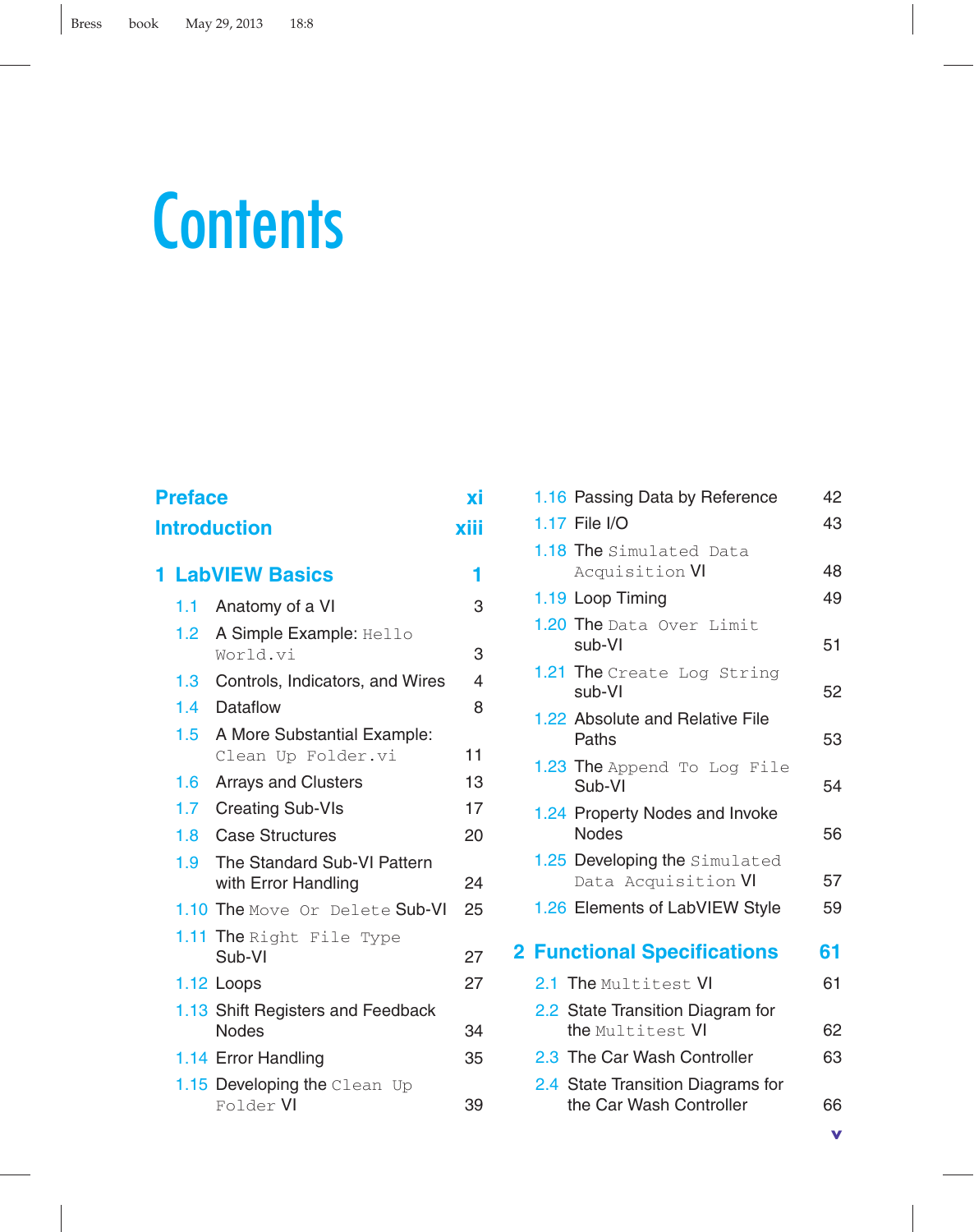|     | 3 Problem Set 1                                                | 68  |
|-----|----------------------------------------------------------------|-----|
|     | 3.1 Car Wash Controller Exercises                              | 68  |
|     | 3.2 Traffic Light Controller Exercises                         | 68  |
|     | 3.3 Security System Controller                                 |     |
|     | Exercises                                                      | 71  |
|     | 3.4 Boiler Controller Exercises                                | 74  |
|     | 3.5 Car Wash 2 Controller Exercises                            | 86  |
|     | <b>4 Classic State Machines</b>                                | 90  |
|     | 4.1 State Machine Elements                                     | 90  |
|     | 4.2 State Machine Structure                                    | 92  |
|     | 4.3 Placing Elements in the State<br>Machine                   | 96  |
|     | 4.4 Building a State Machine From<br>Scratch: The Multitest VI | 97  |
|     | <b>5 Action Engines</b>                                        | 106 |
|     | 5.1 Anatomy of an Action Engine                                | 106 |
|     | 5.2 Feedback Node Action Engines                               | 107 |
|     | 5.3 Example: Creating a Counter                                | 110 |
|     | 5.4 The State Variable Method                                  | 111 |
|     | 6 The Car Wash Timer                                           | 115 |
| 6.1 | The Functions of the Car                                       |     |
|     | <b>Wash Timer</b>                                              | 116 |
|     | 6.2 Inputs of the Car Wash Timer                               | 116 |
|     | 6.3 Outputs of the Car Wash Timer                              | 117 |
|     | 6.4 Icon and Front Panel of the Car<br><b>Wash Timer</b>       | 117 |
|     | 6.5 State Variables of the Car<br>Wash Timer                   | 118 |
|     | 6.6 The Timecheck Action of the<br>Car Wash Timer              | 118 |
|     | 6.7 The Reset Timer Function<br>of the Car Wash Timer          | 120 |
|     | 6.8 The Kernel of the Car<br><b>Wash Timer</b>                 | 121 |

## **vi Contents**

|                      | 125                                                                                                                                                                                                                        |
|----------------------|----------------------------------------------------------------------------------------------------------------------------------------------------------------------------------------------------------------------------|
| Exercises            | 125                                                                                                                                                                                                                        |
|                      | 126                                                                                                                                                                                                                        |
| Exercises            | 127                                                                                                                                                                                                                        |
| Exercises            | 129                                                                                                                                                                                                                        |
|                      |                                                                                                                                                                                                                            |
|                      | 132                                                                                                                                                                                                                        |
| Determine the States | 133                                                                                                                                                                                                                        |
|                      | <b>7 Problem Set 2</b><br>7.1 Car Wash 2 Controller<br>7.2 Boiler Controller Exercises<br>7.3 Traffic Light Controller<br>7.4 Security System Controller<br><b>The Classic State Machine</b><br><b>Car Wash Controller</b> |

6.9 Providing Storage for the Car

Wash Timer 123

|   | 8.2 | <b>Plan the State Transitions</b>              | 134 |
|---|-----|------------------------------------------------|-----|
|   | 8.3 | Create the State Constant                      | 134 |
|   | 8.4 | <b>Build the Front Panel</b>                   | 135 |
|   | 8.5 | Add the Main Loop and<br><b>Case Structure</b> | 135 |
|   | 8.6 | Add an Error or Stop Check                     | 139 |
|   | 8.7 | Develop Individual States                      | 142 |
|   | 8.8 | Develop the Initialize State                   | 142 |
|   | 8.9 | Develop the Unlock Selector<br>State           | 145 |
|   |     | 8.10 Develop the Wait State                    | 145 |
|   |     | 8.11 Develop the Lock Selector<br>State        | 146 |
|   |     | 8.12 Develop the Car Wash<br><b>States</b>     | 147 |
|   |     | 8.13 Develop the Shutdown State                | 151 |
| g |     | <b>Problem Set 3</b>                           | 152 |

| 9.1 | <b>Traffic Light Controller</b><br><b>Exercises</b> | 152 |
|-----|-----------------------------------------------------|-----|
|     | 9.2 Security System Controller<br><b>Exercises</b>  | 152 |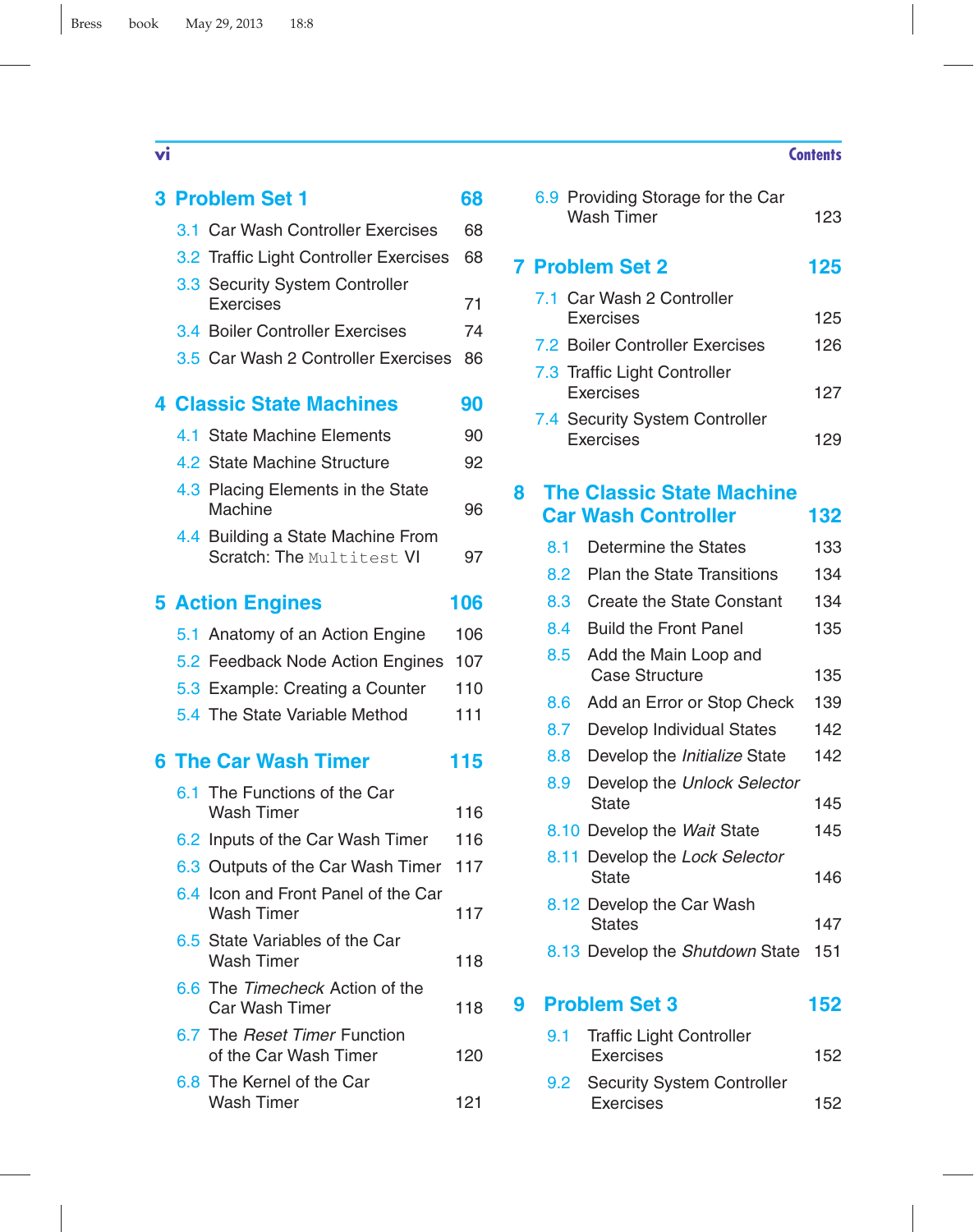## **Contents vii**

| 9.3 | <b>Boiler Controller Exercises</b>                             | 166 |
|-----|----------------------------------------------------------------|-----|
| 9.4 | Car Wash 2 Exercises                                           | 166 |
|     |                                                                |     |
|     | <b>10 Event-Driven State</b>                                   |     |
|     | <b>Machines</b>                                                | 167 |
|     | 10.1 Event Structures                                          | 168 |
|     | 10.2 Anatomy of an Event                                       |     |
|     | <b>Structure</b>                                               | 168 |
|     | 10.3 Configuring an Event                                      |     |
|     | <b>Structure</b>                                               | 170 |
|     | 10.4 Event Structure Quirks                                    |     |
|     | and Caveats                                                    | 171 |
|     | 10.5 Event Structure Guidelines                                | 175 |
|     | 10.6 Example: Building an<br><b>Event-Driven State Machine</b> | 175 |
|     |                                                                |     |
|     | <b>11 The Event-Driven Car</b>                                 |     |
|     | <b>Wash Controller</b>                                         | 178 |
|     |                                                                |     |
|     | 11.1 Adding the Event Structure<br>to the Wait State           | 178 |
|     | 11.2 The Stop Button                                           | 180 |
|     |                                                                |     |
|     | 12 Problem Set 4                                               | 182 |
|     | 12.1 Traffic Light Controller                                  |     |
|     | <b>Exercises</b>                                               | 182 |
|     | 12.2 Security System Controller                                |     |
|     | Exercises                                                      | 182 |
|     | 12.3 Boiler Controller Exercises                               | 182 |
|     | 12.4 Car Wash 2 Exercises                                      | 183 |
|     |                                                                |     |
|     | <b>13 Queued State Machines</b>                                | 184 |
|     | 13.1 The Power of Queues                                       | 185 |
|     | 13.2 Queue Functions                                           | 185 |
|     | 13.3 By-Value versus                                           |     |
|     | <b>By-Reference</b>                                            | 188 |
|     | 13.4 Building a Queued                                         |     |
|     | <b>Event-Driven State Machine</b>                              | 191 |
|     |                                                                |     |

|  | <b>14 The Queued Car</b>                                |     |
|--|---------------------------------------------------------|-----|
|  | <b>Wash Controller</b>                                  | 197 |
|  | 14.1 Building a Non-Square Icon                         | 199 |
|  | 14.2 Examining the Queued Car<br><b>Wash Controller</b> | 201 |
|  | 14.3 The Car Wash States                                | 206 |
|  | <b>15 Data Acquisition with</b><br>the Multitest VI     | 210 |
|  | 15.1 Strain Gages and                                   |     |
|  | <b>Bridge Circuits</b>                                  | 210 |
|  | 15.2 Data Acquisition in LabVIEW                        | 212 |
|  | 15.3 Functional Specification                           | 212 |
|  | 15.4 State Transition Diagram                           | 212 |
|  | 15.5 Building the DAQ Task                              | 214 |
|  | 15.6 Developing the Multitest<br>Data Acquisition VI    | 217 |
|  | <b>16 Problem Set 5</b>                                 | 224 |
|  | 16.1 Traffic Light Controller<br>Exercises              | 224 |
|  | 16.2 Security System Controller<br>Exercises            | 224 |
|  | 16.3 Boiler Controller Exercises                        | 225 |
|  | 16.4 Car Wash 2 Exercises                               | 225 |
|  | 16.5 DAQ State Machine<br>Exercises                     | 226 |
|  | 17 Preparing for the                                    |     |
|  | <b>CLD Exam</b>                                         | 231 |

17.1 Documentation 232 17.2 Style 234 17.3 Functionality 235 17.4 Preparing for the CLD Exam 236 17.5 Time Management 237 17.6 Practicing for the Exam 238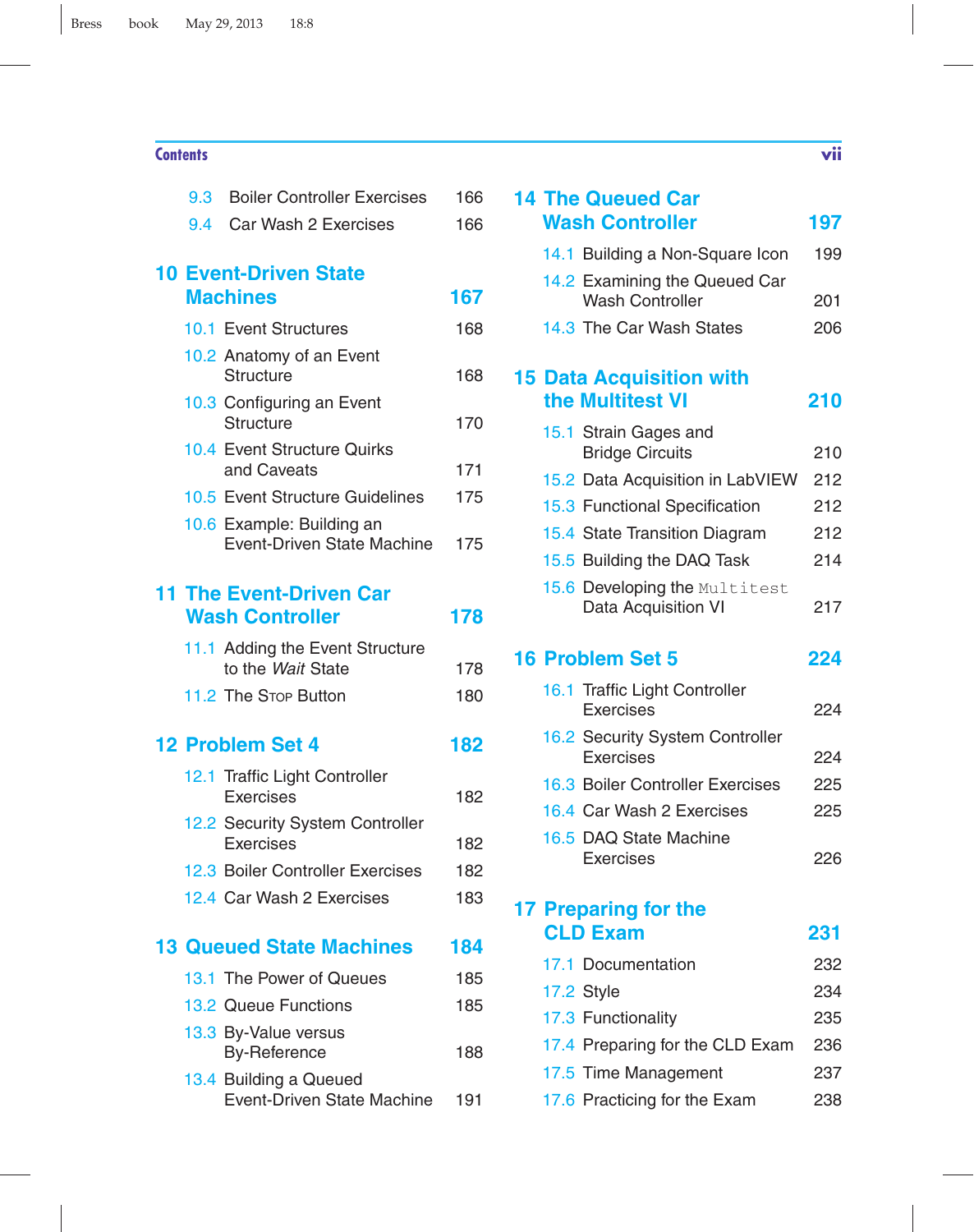# **viii Contents 18 Problem Set 6 239 19 Problem Set 7 246 20 State Machines with Arguments 254** 20.1 The Data Highway 255 20.2 Using Arguments to Pass Information 257 20.3 Passing Arguments Using Clusters 257 20.4 Passing Arguments Using Strings 260 20.5 Designing Parsing Sub-VIs 260 20.6 The String-Based Multitest VI 263 20.7 Disadvantages of Using Strings 266 20.8 Improving the String-Based State Machine 268 **21 Car Wash Controller with Arguments 274** 21.1 Car Wash Controller with Time and Cycle Arguments 275 21.2 Developing Parsing Routines for the Car Wash Controller 276 21.3 Developing a Generic *Cycle* State 278 21.4 Implementing the Car Wash Controller with Arguments 281 **22 Problem Set 8 287** 22.1 DAQ State Machine Exercises 287 22.2 Car Wash Controller Exercises 287 22.3 Traffic Light Controller

Exercises 288

# Exercises 288 22.5 Boiler Controller Exercises 289 22.6 Car Wash 2 Controller Exercises 294 **23 Data Encapsulation 298** 23.1 LabVIEW Objects and Classes 302 **24 Problem Set 9 313** 24.1 Traffic Light Controller Exercises 313 24.2 Boiler Controller Exercises 313 24.3 Car Wash 2 Controller Exercises 314

22.4 Security System Controller

# **25 Inheritance and Composition 316**

| 25.1  | Inheritance and                                       |     |
|-------|-------------------------------------------------------|-----|
|       | Composition                                           | 318 |
| 25.2  | <b>Creating the Cycle Class</b>                       | 320 |
| 25.3  | Data Member Access<br>Sub-VIs                         | 321 |
| 25.4  | Dynamic Dispatch Sub-VIs                              | 324 |
| 25.5  | <b>Static Dispatch Sub-VIs</b>                        | 327 |
| 25.6  | <b>Access Scope</b>                                   | 329 |
| 25.7  | The Completed                                         |     |
|       | Cycle <b>Class</b>                                    | 331 |
| 25.8  | <b>Creating the Child Classes</b>                     | 332 |
| 25.9  | Developing Override VIs                               | 333 |
|       | 25.10 The Factory Method                              | 338 |
| 25.11 | Dynamic Loading of Classes 342                        |     |
|       | 25.12 The Car Wash Controller<br>with Inheritance and |     |
|       | Composition                                           | 345 |
|       | 25.13 Why Bother with Classes?                        | 347 |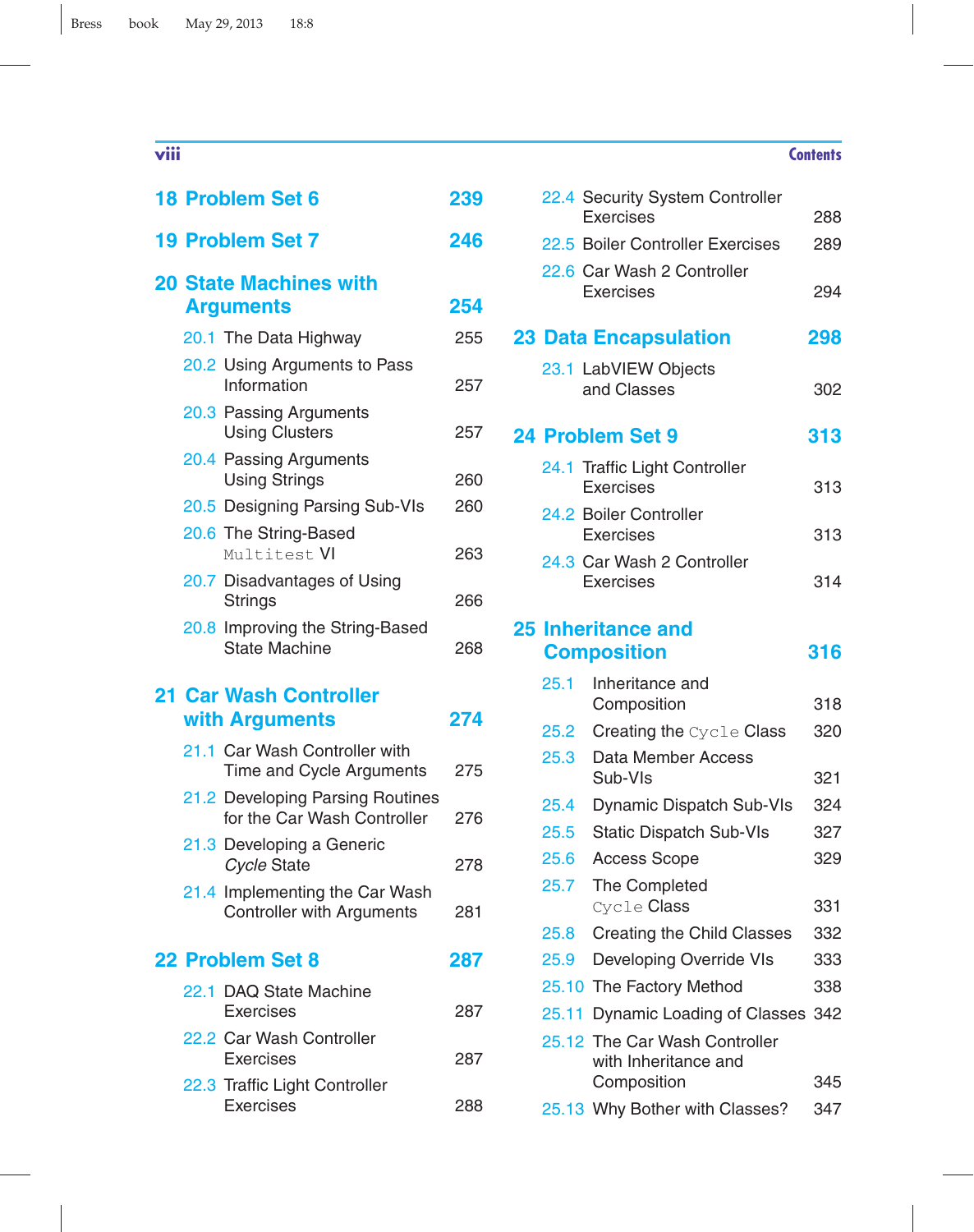## **Contents ix**

|  | 26 Problem Set 10                                                            | 348 |
|--|------------------------------------------------------------------------------|-----|
|  | 26.1 Car Wash 2 Exercises                                                    | 348 |
|  | 26.2 Traffic Light Controller                                                |     |
|  | <b>Exercises</b>                                                             | 351 |
|  | 26.3 Boiler Controller Exercises                                             | 353 |
|  | <b>27 Producer-Consumer</b>                                                  |     |
|  | <b>State Machines</b>                                                        | 368 |
|  | 27.1 Stopping Parallel Loops                                                 | 369 |
|  | 27.2 The Producer-Consumer<br>Architecture                                   | 371 |
|  | 27.3 The Producer-Consumer<br>(Events) Architecture                          | 372 |
|  | 27.4 User Events                                                             | 377 |
|  | 27.5 Producer-Consumer Pattern<br>with User Events                           | 383 |
|  | 27.6 Value(Signalling) or User<br>Events?                                    | 385 |
|  | 27.7 Error Handling in the<br>Producer-Consumer<br>Architecture              | 385 |
|  | <b>28 Combatting Race</b>                                                    |     |
|  | <b>Conditions</b>                                                            | 387 |
|  | 28.1 Guarding Against Race<br>Conditions                                     | 393 |
|  | 28.2 The Producer-Consumer<br>Car Wash Controller                            | 397 |
|  | 28.3 The Producer-Consumer<br>Car Wash Controller with<br><b>User Events</b> | 400 |
|  | 28.4 Car Wash Race Condition                                                 | 401 |
|  | 28.5 Semaphores and the<br>Producer-Consumer Car<br><b>Wash Controller</b>   | 402 |
|  | 28.6 Breaking the Deadlock                                                   | 404 |
|  | 28.7 Living with the Race                                                    |     |
|  | Condition                                                                    | 408 |
|  |                                                                              |     |

|   |      | <b>29 Extending the Language</b>        | 411 |
|---|------|-----------------------------------------|-----|
|   |      | 29.1 The Switched Queue<br>Class        | 412 |
|   |      | 29.2 Data Value References              | 414 |
|   |      | 29.3 Data Accessor Methods              |     |
|   |      | of the Switched                         |     |
|   |      | Queue Class                             | 418 |
|   |      | 29.4 Switched Queue                     |     |
|   |      | <b>Method Sub-VIs</b>                   | 419 |
|   |      | 29.5 Using the Switched Queue           | 426 |
|   |      | 29.6 The Pros and Cons                  | 427 |
|   |      | <b>30 Problem Set 11</b>                | 429 |
|   |      | 30.1 Security System Controller         |     |
|   |      | Exercises                               | 429 |
|   |      | 30.2 Car Wash 2 Exercises               | 437 |
|   |      | <b>31 Wrapping It Up</b>                | 438 |
|   | 31.1 | The Classic State Machine               | 438 |
|   | 31.2 | Event-Driven State Machine              | 438 |
|   | 31.3 | <b>Queued State Machine</b>             | 439 |
|   | 31.4 | <b>State Machines with</b><br>Arguments | 439 |
|   | 31.5 | <b>State Machines with</b><br>Classes   | 440 |
|   | 31.6 | Producer-Consumer State                 |     |
|   |      | Machines                                | 440 |
|   | 31.7 | Coupling                                | 440 |
|   | 31.8 | Selecting an Architecture               | 441 |
|   | 31.9 | How Can You Improve?                    | 442 |
|   |      | 31.10 Where to Go from Here             | 443 |
| А |      | <b>Sample CLD Exam-</b>                 |     |
|   |      | <b>Traffic Light Controller</b>         | 444 |
|   |      |                                         |     |

| <b>B</b> Sample CLD Exam- |     |
|---------------------------|-----|
| <b>Security System</b>    | 446 |